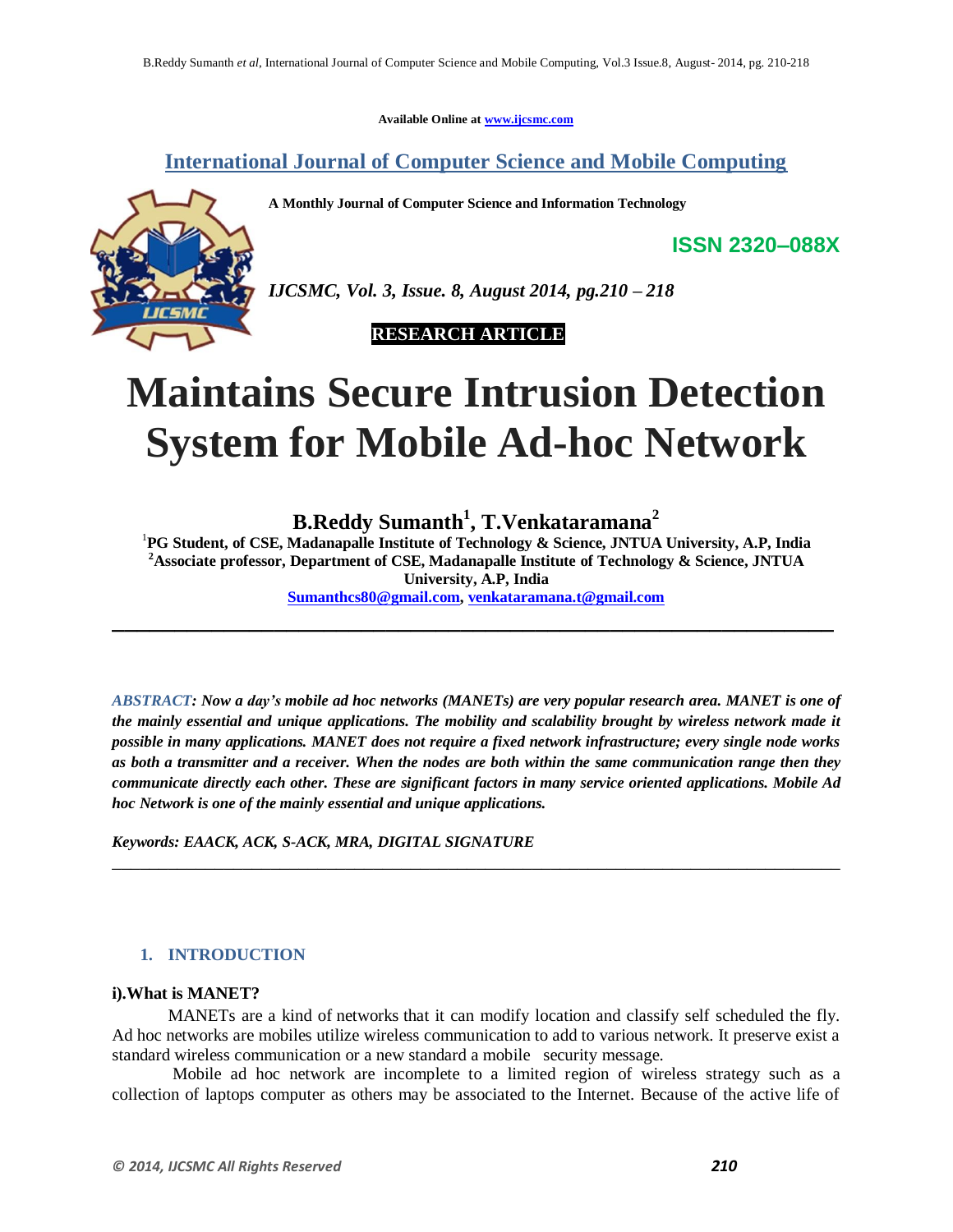mobile ad hoc network are usually not extremely protected it is significant to be careful what data is send more a mobile ad hoc network.

The router connectivity can modify normally, key in path of multi hop statement model allow message without the use of BSAP and give option relations within hotspot cell. MANET is type of ad hoc networks it can transform region with arrange self on top of the fly. Every node in this network system is mobile and they use wireless connections to communication with different network

Routing be single center troubles network used for send information start node to the additional. WAN are also called Mobile ad hoc multichip networks without fixed topology before personal organize. MANET can be characterizing as have a active, multi hop, potentially quick change topologies. The plan of such network is to supply communications capability to area by incomplete before no accessible message communications.

Mobile ad hoc network is typically shaped through mobile phone node with wireless communications. It use a peer to peer multi hop routed in its place of a fixed network communications to presents network connectivity.



In these types of mobile ad hoc network including:

- VANET smart vehicular ad hoc networks make use of false ability to attempt surprising situation like collision and mistake.
- Vehicular ad hoc networks (VANET) enable efficient communication with another vehicle or help to communicate with roadside equipments.
- Web Based Mobile Ad hoc Networks (WMANET) helps to link preset as well as mobile nodes.

# **ii). Characteristics of Mobile ad hoc network:**

- The every node acts as commonly mass and router. It is free inside presentation.
- Multi hop broadcasting relay after a basis node with reason node for a communication is out of the radio choice the mobile ad hoc network are talented of multi hop routings.
- Single location process for protection routings and host relationship. Central firewall is lost now.
- The node can link are go away network anytime creation network topologies dynamic in natural world.
- Cellular and impulsive performances which stress minimum individual interference near arrange the networks.
- Every node has equal features through parallel responsibilities with capability and therefore it forms a totally symmetric location.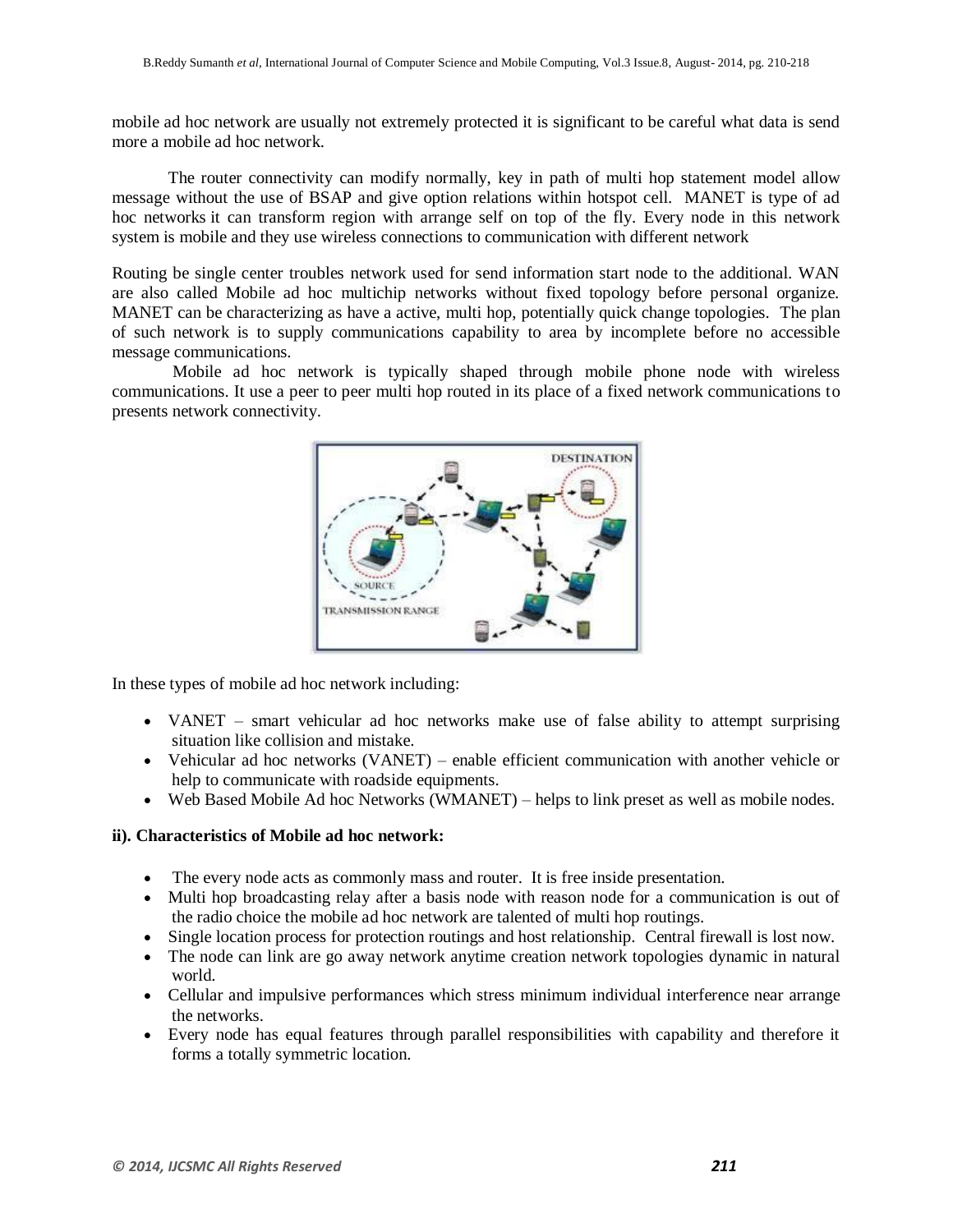## **iii). Challenging of MANET:**

Mobile ad hoc environment has to beat positive issues of control and incompetence. It includes:

- Limited range of wireless communication the incomplete cellular phone system collection results in summary data charge difference to the wireless network. Therefore most excellent practice of bandwidth is essential by charge low transparency as possible.
- A packet loses suitable to fault in broadcast.
- mobile ad hoc network facts senior packets loss appropriate to factors such as secreted deadly that results in collision, wireless channel issues intrusion, frequent crack in paths cause by mobility of nodes better collisions due to the existence of hidden terminal and Uni directional relationships.
- Direction modify suitable to mobility the dynamic environment of network topology consequences in regular pathway break.
- Regular network partition the option group of nodes regularly leads to divider of the networks. This typically affects the middle nodes.



## **2. RELATED WORK**

#### *A. Mobile Ad hoc Network Security*

MANETs are security problems and present solutions. Ad hoc network is a incapable locations, A integer of security threats that problem to increase it. They early survey the major in MANET in vulnerabilities; it made easier to details from attacks the fixed and wired network. They talk about the mobile ad hoc network is a security criteria then it is current main attack types that exist in it. Finally mobile ad hoc network is a current security solution.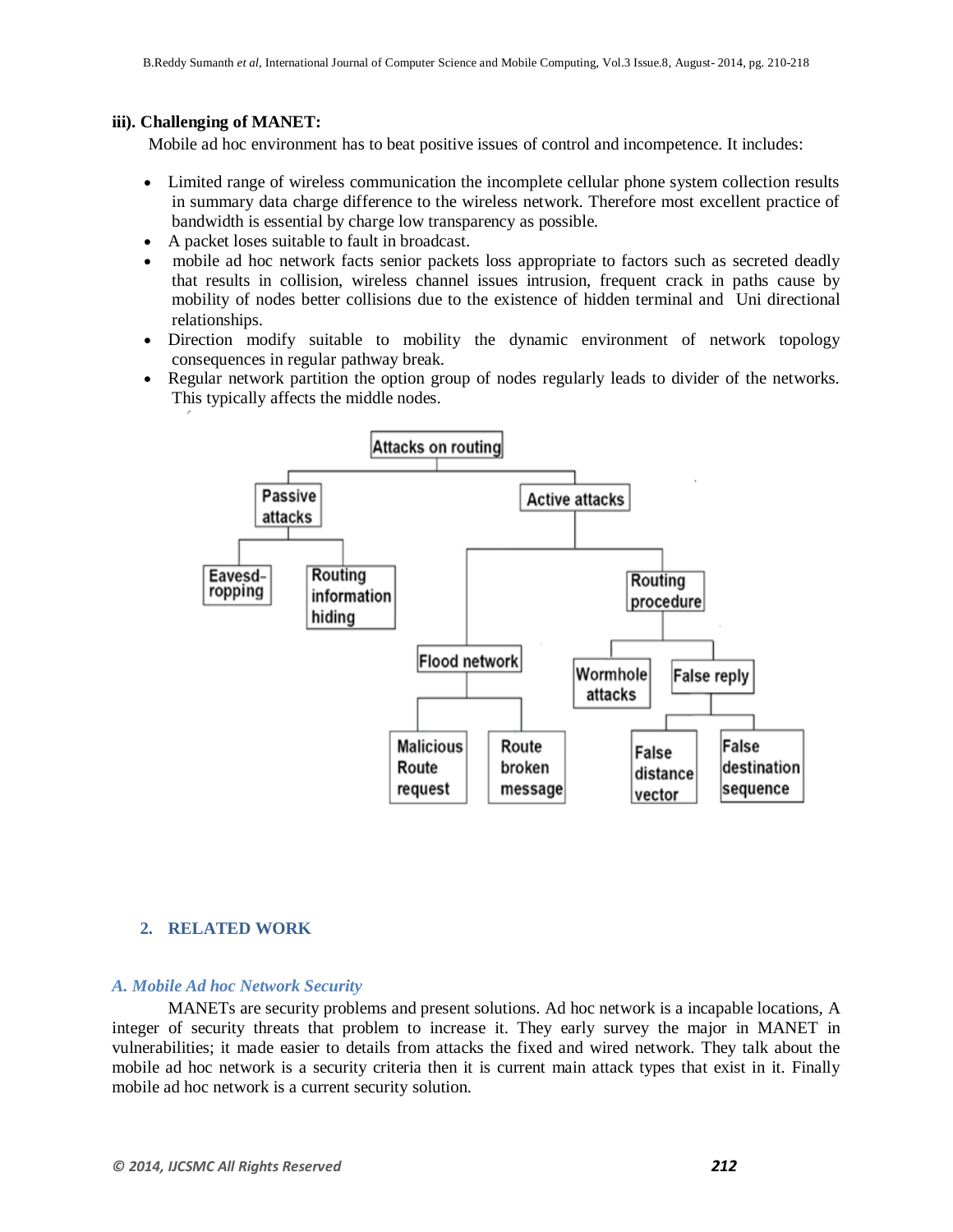#### *B. Detecting misbehaving nodes in MANETS*

Networks are using a decentralized formless network models that relies on key network for node teamwork functionalities such as routing and standard access. A model base on the Sequential option Ratio Test to explain how nodes can separate between route that contain misbehavior nodes or impure route and routers to do not. The digit of clarification essential to assess a router require not be resolute in development, which suit fine active environment of mobile ad hoc networks.

A approach are centralize and a localize to identify misbehavior nodes on dirty route recognized by the model. Our estimate show that contained approach is not only the enhanced architectural decision for MANET. But also results in a more of misbehavior nodes true introduction still invite low false positives and false negatives.

#### *C. trust management and Security in MANET*

**M**ANET is a one of the wireless networks do not control any centralize control. Security and trust management are principal unease for this MANET for professional data transport with the participate nodes. We propose an professional protection and trust management base algorithm for MANET.

This future algorithm consists of three steps: initialization, data communication, and detect. instance base nonce is generate at different time interval which give success to the propose approach in the intelligence that it is not easy to detect the generate nonce. We propose rather useful with the previous approaches to detected security risk in this MANET.

## *D. User centric data distribution in disruption tolerant networks*

In data distribution is practical for various application of disturbance Tolerant Networks (DTNs). Existing data distribution schemes are normally network centric ignore user benefit. We propose a new advance for user centric Information distribution in DTNs, It consider pleasing user safety and Maximize the cost-effectiveness of data distribution. Our approach is base on a Social centrality metric, which consider the public contact pattern and safety of mobile users concurrently, and that ensure useful communicate range. The presentation of our approach is evaluate from both abstract and new perspective. A strict analysis, we can show the cost success of data distribution lower bound and logically consider the trade off Connecting the success of send choice and the fixed cost of maintain System information. We can show that our lower bound on approach achieve better cost use than presented data distribution schemes

#### **3. EXISTING METHODOLOGY**

A state detection is used to perform follow sensor has no signal about the arrangement of its direct location. The sensors cannot communicate with the access point then it extremely partial in performing its tasks. It analyze that every executive node issue one distinct space so it can send single message per limit and a newly delivered node has just to ready the existing space for such a message. The standard besides to wired and wireless communication method. This method, introducing deploy node should parse a association request on each existing channels. But, this system is two ACK method certainly explain the sender failure with partial message power limits then it create through Watchdog.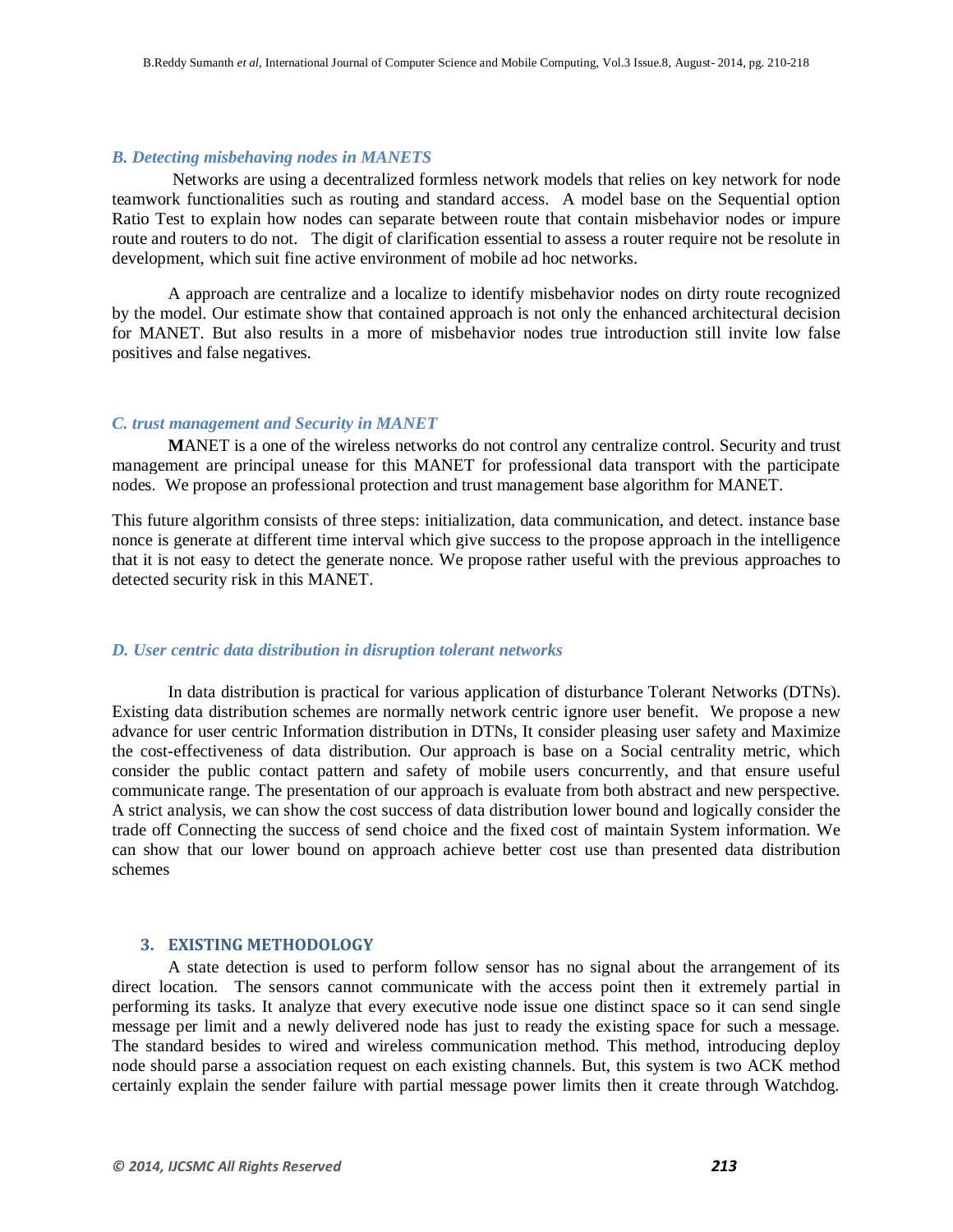Still the ACK is every packet communicates with different nodes new a important quantity of useless network transparency.

- sender collisions
- receiver collisions
- false misbehavior report
- partial dropping

## **4. PROPOSED METHODOLOGY**

The IDS in MANET prove with ACK base mechanism but in these models highly depends on ACK. This guide to safety concern and they are user consistency and strength are determined through attractive acknowledgement in mobile ad hoc network (MANET).

Watchdog scheme

Limited Transmission Power

Intrusion detection system (IDS)

Authentication controller and collisions.



## Fig: Experimental Diagram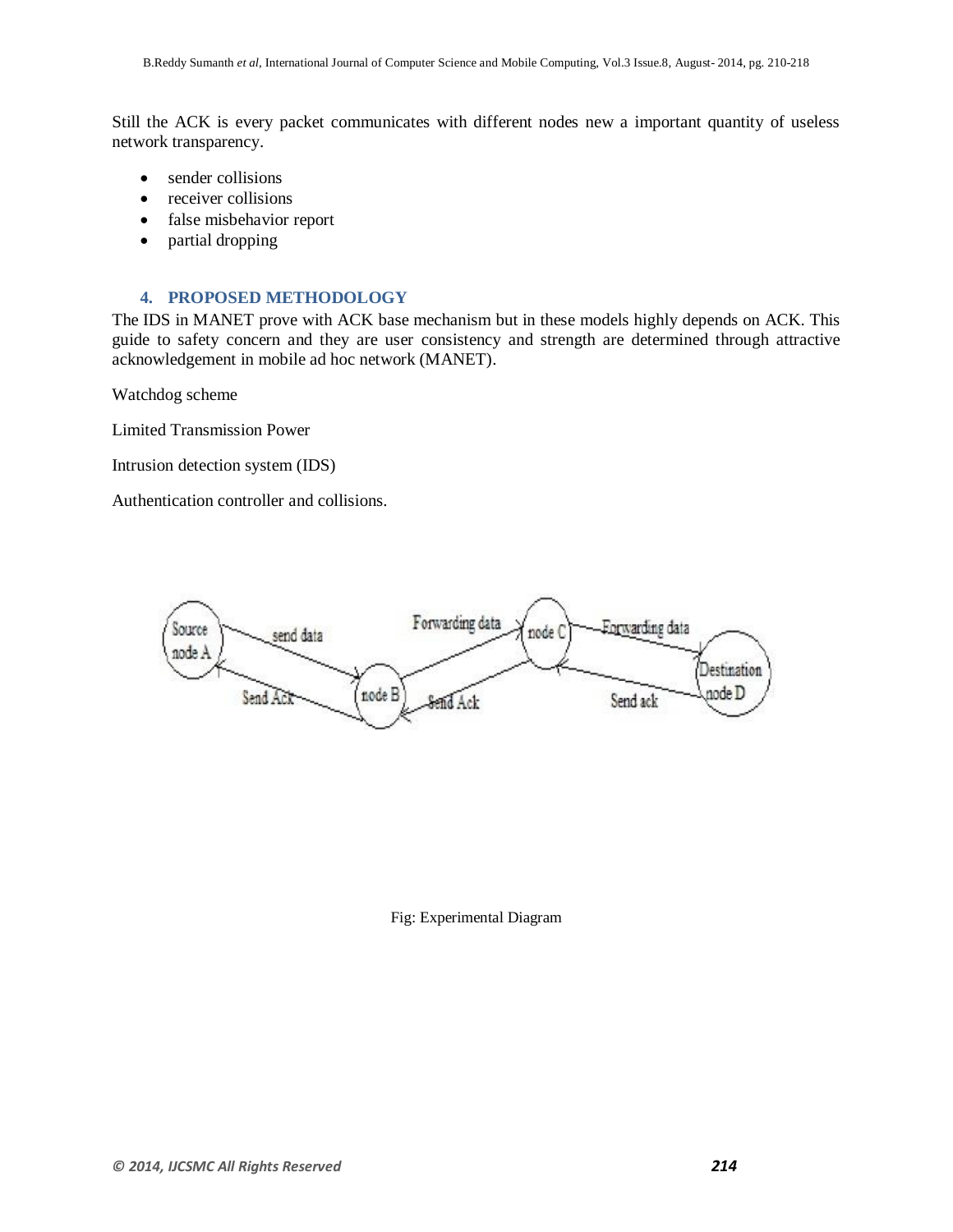

Fig: ARCHITECUTRE

# **5. IMPLEMENTATION**

## **i).EAACK**

In the existing approach, It is designed to Watchdog scheme are six weaknesses. False misbehavior, Limited transmission power Receiver collisions.

# **ii). ACK**

It is mainly end to end acknowledgment scheme. It acts like a fraction of the cross scheme aim to decrease network transparency as no network misbehavior is detect.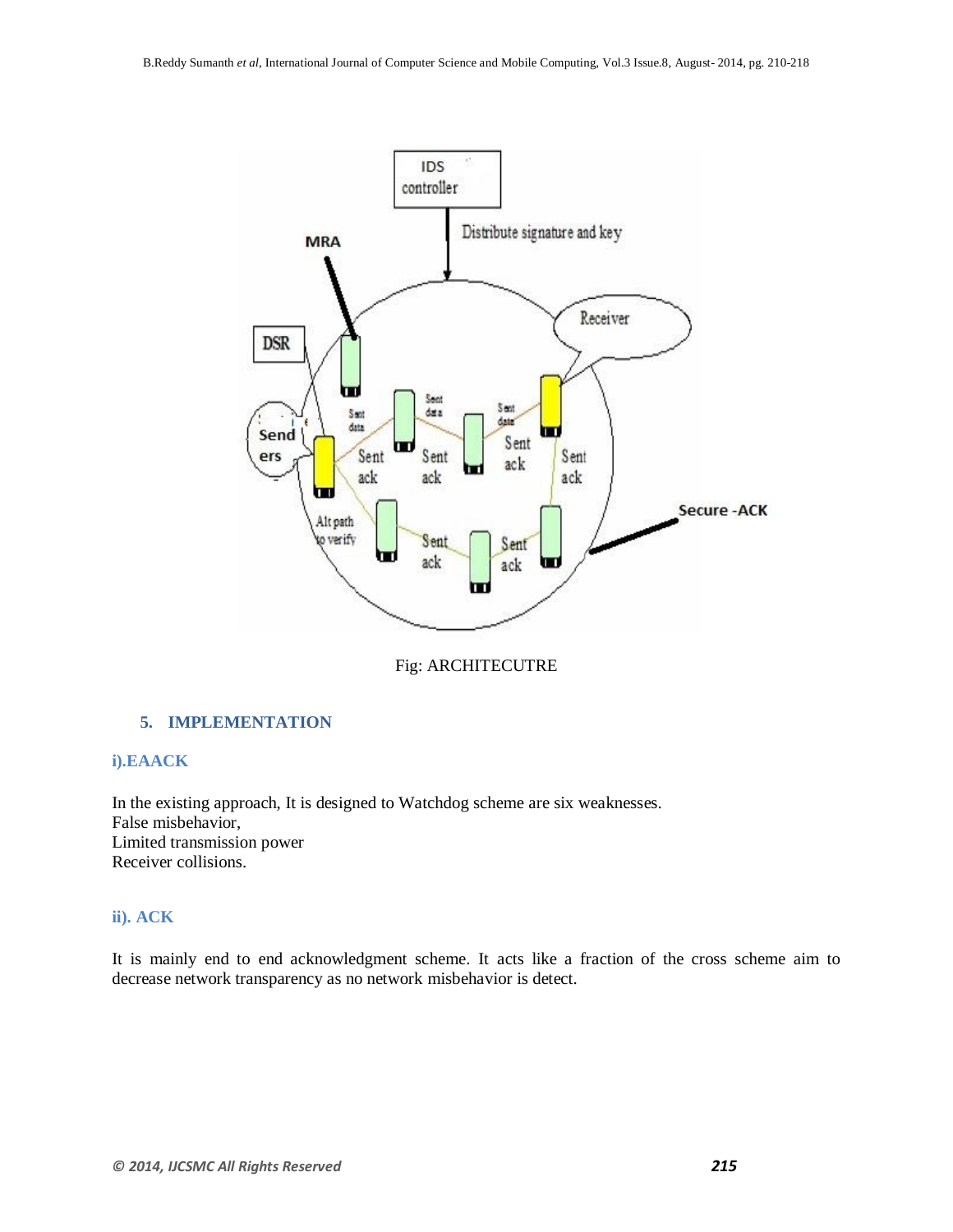

Fig: ACK Scheme

## **iii). SECURE ACKNOWLEDGEMENT**

Secure- acknowledgment scheme is an enhanced report of the TACK scheme. The standard is to let each three following nodes works in a grouping to identify misbehavior nodes. For each three following nodes in this way, the third node is necessary to send an S ACK packet to the first node. The meaning of introduce S-ACK mode is to identify misbehavior nodes in the existence of receiver collisions or limited transmission power.



Fig: Secure-ACK

#### **iv).Misbehavior Report Authentication:**

MRA scheme is designed to resolve the fault of Watchdog it fails to detect misbehavior nodes with the existence of false misbehavior report. That it is to generate by malicious attacker to fault information innocent nodes as malicious. Attackers can be deadly to the entire network attackers are break down satisfactory nodes so reason a network separation. The core of misbehavior report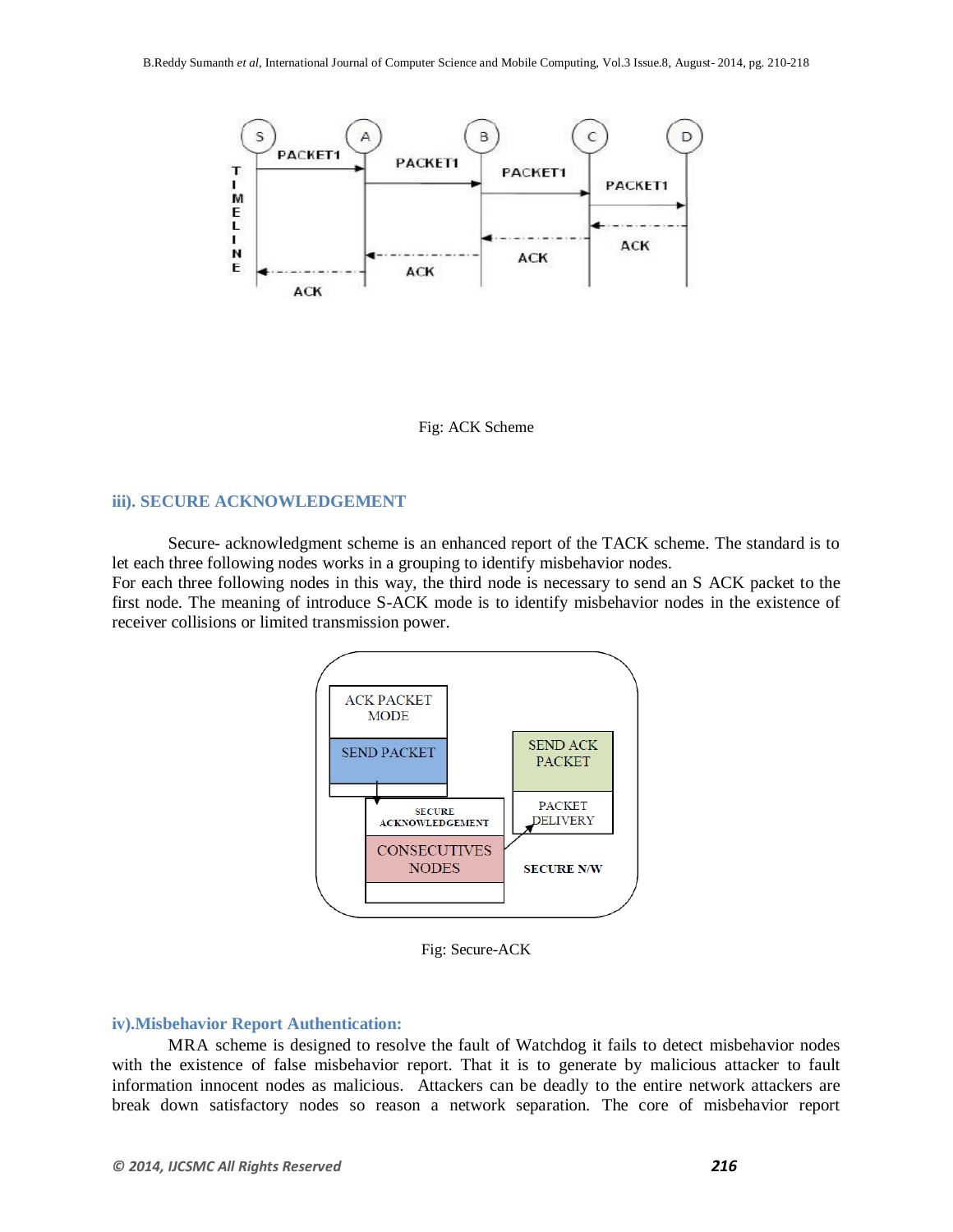authentication scheme is to verify whether the end node has received the report lost packet during a dissimilar path.

#### **v). DIGITAL SIGNATURE**

MANETs of digital signature

Digital signature based on IDS. In this different part of EAACK, AACK, Secure-ACK, and MRA, are ACK-base detected scheme. They every rely on ACK packet to identify misbehavior in this system. it is really significant to make sure that all ACK packets in enhanced ACK are valid. or else, the attacker are smart sufficient to fake ACK packets; all of the three scheme force be exposed.

We integrated digital signature in our proposed scheme. In classify to ensure integrity of the IDS, Digitally signed after they are sent out and verify the acceptance of a acknowledgment It can be realize the extra property that it is essential with introduced a digital signature in ad hoc networks. Digital signature schemes are proposed by DSA and RSA .the main goal is find out the best key using for

Message. **Digital Signature** and Senders X.509 Message Message **Verify Signature Create Signature Recipient** Sender Different keys are used to create and verify Digital Signature Sender's Sender's Private Public Key Key

Fig: Digital Signature

#### **6. CONCLUSIONS**

MANETs are more secure. The main threats like a detected by fake acknowledgement and critical misbehavior reports are using in this scheme. AACK protocol individually design for MANETs and compare it against further accepted mechanism in different scenario through simulations. Results demonstrate positive performance against existing scheme such as watchdog, TWOACK. Digital signature be included which cause more RO but very improve PDR attackers are smart to entre false acknowledgement packet. We propose and implemented both DSA and RSA that it DSA scheme is additional fit.